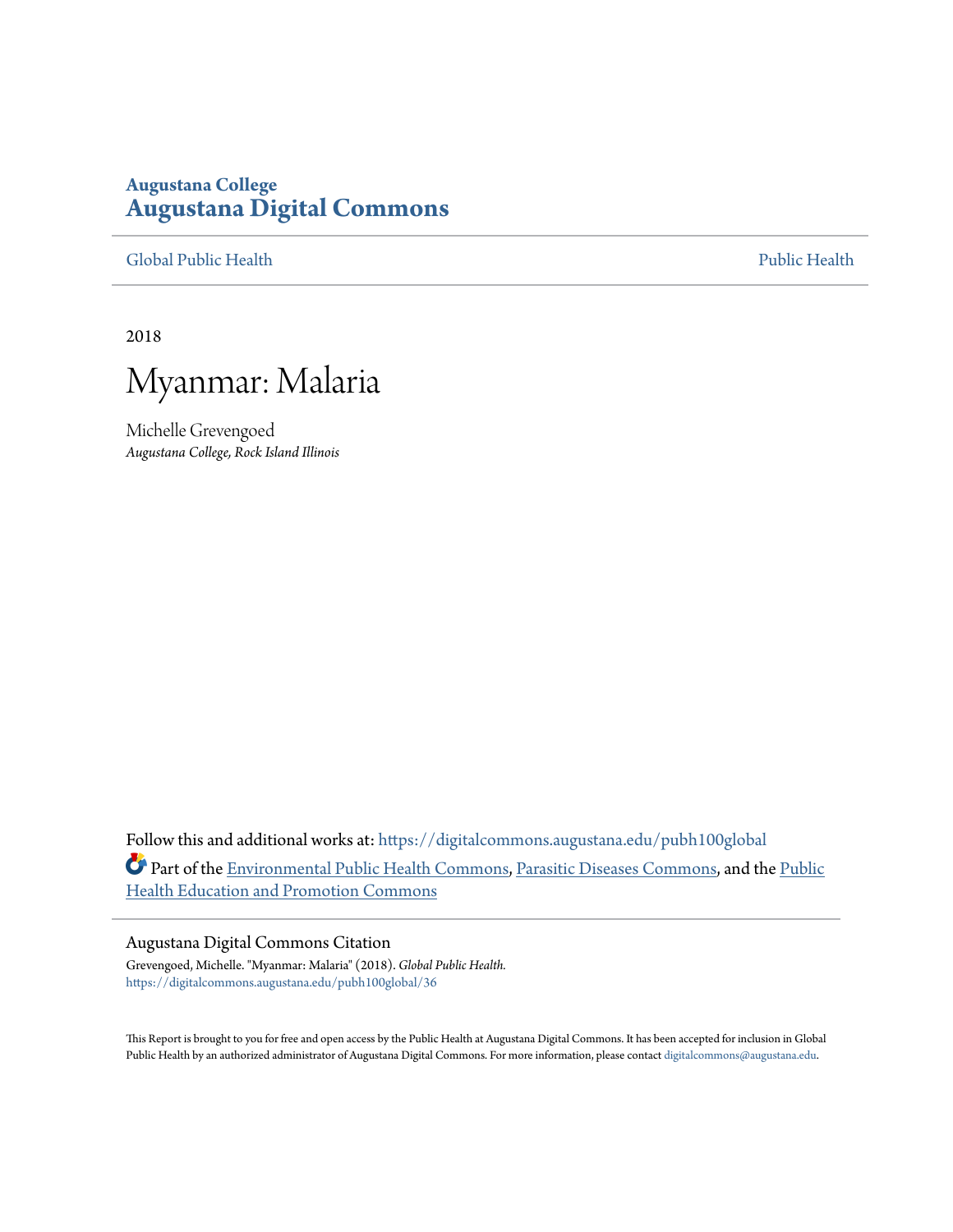# MYANMAR

& MALARIA!

**By: Michelle Grevengoed PUBH-101** 

### MYANMAR

- Located on the continent of Asia
- Bordered between India and Bangladesh to the west and Thailand and Laos to the east.
- 40th largest nation in the world
- Population: 51,410,000 (Latt et. al, 2016)
- Poor country
- Bamar is the predominant ethnic group (Latt et. al, 2016) Challenges/Health Issues

### **Government**

Myanmar just transitioned to a civilian government in March, 2011 (Latt et. al, 2016). Myanmar has a parliamentary republic which is divided into three branches: Legislative, Executive, and Judicial. The citizens of Myanmar elect the government officials, however, many problems with this still take place. Myanmar has been in a state of conflict for nearly 70 years. The central government launched an offensive in 1994 and set off a series of civil wars with the Kachin Independence Army (Latt et. al, 2016). This has jeopardized economic development and brought international rebuke. The government is working to increase their spending to provide better healthcare.

(Myanmar, 2014)



- Lagging healthcare
- Lack of medical facilities
- Highest rate of out-of-pocket health expense in Asia (Latt et. al, 2016)
- People cannot afford healthcare
- High mortality rate
- Medical industry lacks infrastructure



(Skeat, 2012)